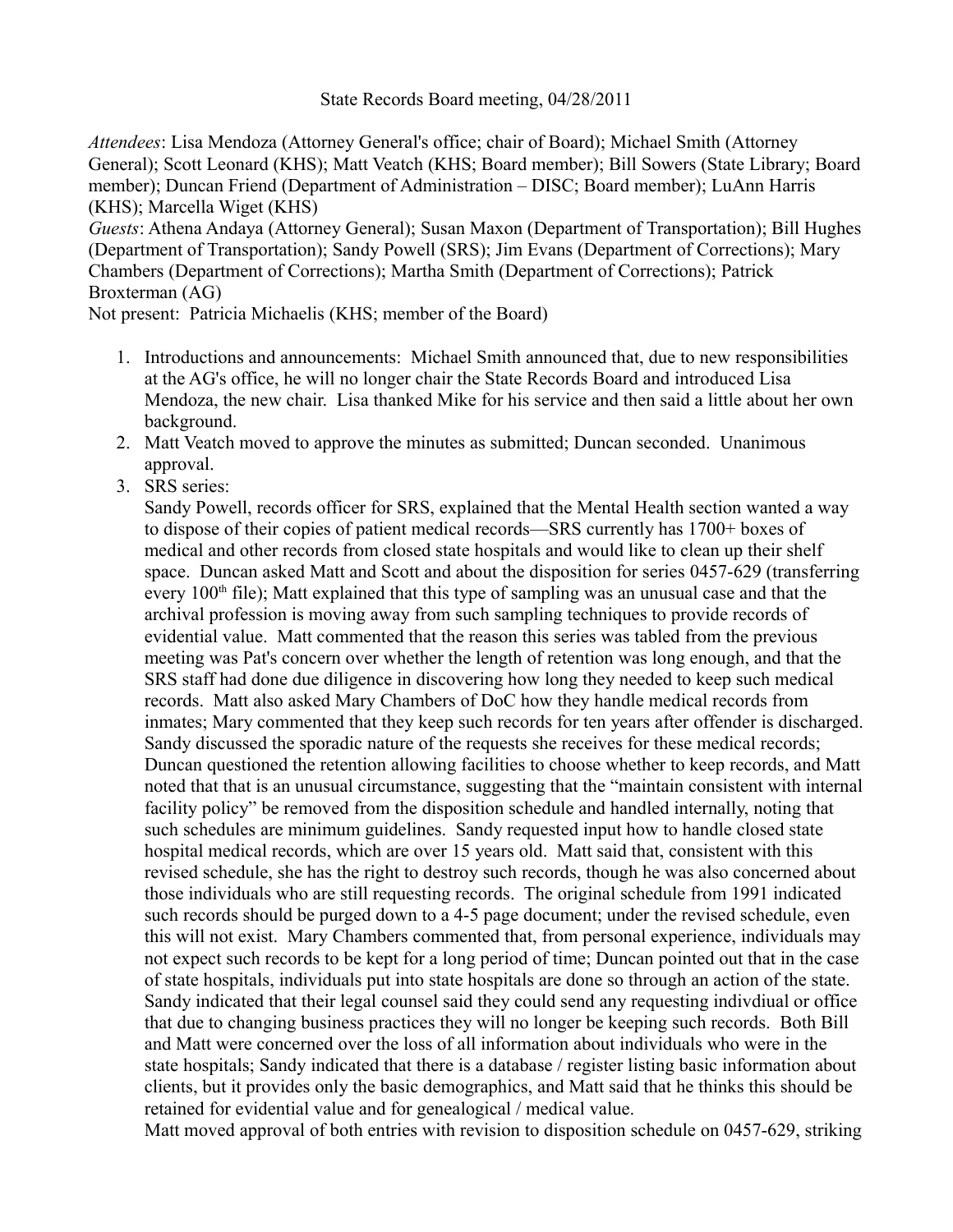"Destroy or retain consistent with facility policy." Bill seconded, unanimous approval, including from Sandy Powell as representative for SRS.

4. Department of Corrections:

Scott explained the background to DoC's series at the meeting today. Mary provided background about KASPAR (composed of information from multiple database systems, within OMIS—started in 1979—and TOADS, started in the 1990s), which is refreshed daily. Scott added that the information in KASPAR documents the information desired for long-term retention (rather than purging down the paper files). Questions arose about multiple copies of records in paper and digital formats; Mary explained that documents are not imaged consistently and that when and if this happens, it will take a great deal of time due to lack of staffing and resources. Duncan requested that Record Copy field indicate that the record copy is both paper and electronic (rather than only saying "Unknown"). Matt provided background about discussions at the State Archives regarding inmate files, which have exploded in the past few decades due to increasing numbers of inmates as well as voluminous nature of those paper records, adding that Lu Harris did research on what some other state archives are doing regarding inmate files (none of whom are keeping all inmate files permanently). Matt requested further explanation and information about OMIS, TOADS, their relationship with KASPAR and the fact that it is regularly refreshed with information from those database systems and said that an Electronic Recordkeeping Plan will be needed for these systems and that the records schedule entry for these systems will need to be more robust and fleshed out. Mary expressed concern about older inmate files, pre-1979; Matt assured her that the Archives will probably not destroy these older records but that the Archives has no intention of keeping the newer inmate files that have been transferred in the past few years. Martha of DoC requested if the 855 boxes that have been transferred can be taken back to the Department of Corrections; Matt said yes. Scott indicated that, after discussions with Lu, the boxes at the State Records Center should be dealt with first before the 855 boxes at the State Archives. No destruction or purging will be undertaken until after the retention schedules for inmate files and the KASPAR system have been clarified. Mary requested clarification about retention length for paper/imaged inmate files; Scott explained that they have to be scheduled separately from KASPAR because of the separate functions of each record, and Mary explained that DoC may wish to lessen the retention of the inmate file to less than 30 years.

Matt moved approval for Inmate files, 0518-521 (amending record copy format to read both paper & electronic) and for Inmate Medical & Mental Health files, 0180-521 (also amending record copy format to read both paper & electronic). He also moved tabling the KASPAR series until an Electronic Recordkeeping Plan is approved by the ERC, and that the record series is amended to reflect information about OMIS and TOADS. Scott seconded. Unanimous approval by Board, including Mary as representative of the DoC.

5. Department of Transportation:

Scott commented that the Board has received a letter from DoT's chief counsel regarding the Digital Videologs. The current schedule would keep the permanent record copy with KDoT, and the State Archives will get a copy. Matt explained that the ERC was uncomfortable with Transportation's electronic recordkeeping plan and that he made the call as State Archivist that a copy should be sent to the Archives in order to ensure that these logs would remain available. He is also concerned about who will be administering access, as he wants to make these logs accessible to the public. Homeland Security directive indicates that state transportation agencies should be restricting access to information about their infrastructures. Bill Hughes of KDoT indicated that there are 4 copies of the current version, at 4 different locations on 4 different storage systems; once it is no longer current, there may only be 1 copy; the oldest definitely only has 1 copy, which has been turned over to the State Archives. Duncan asked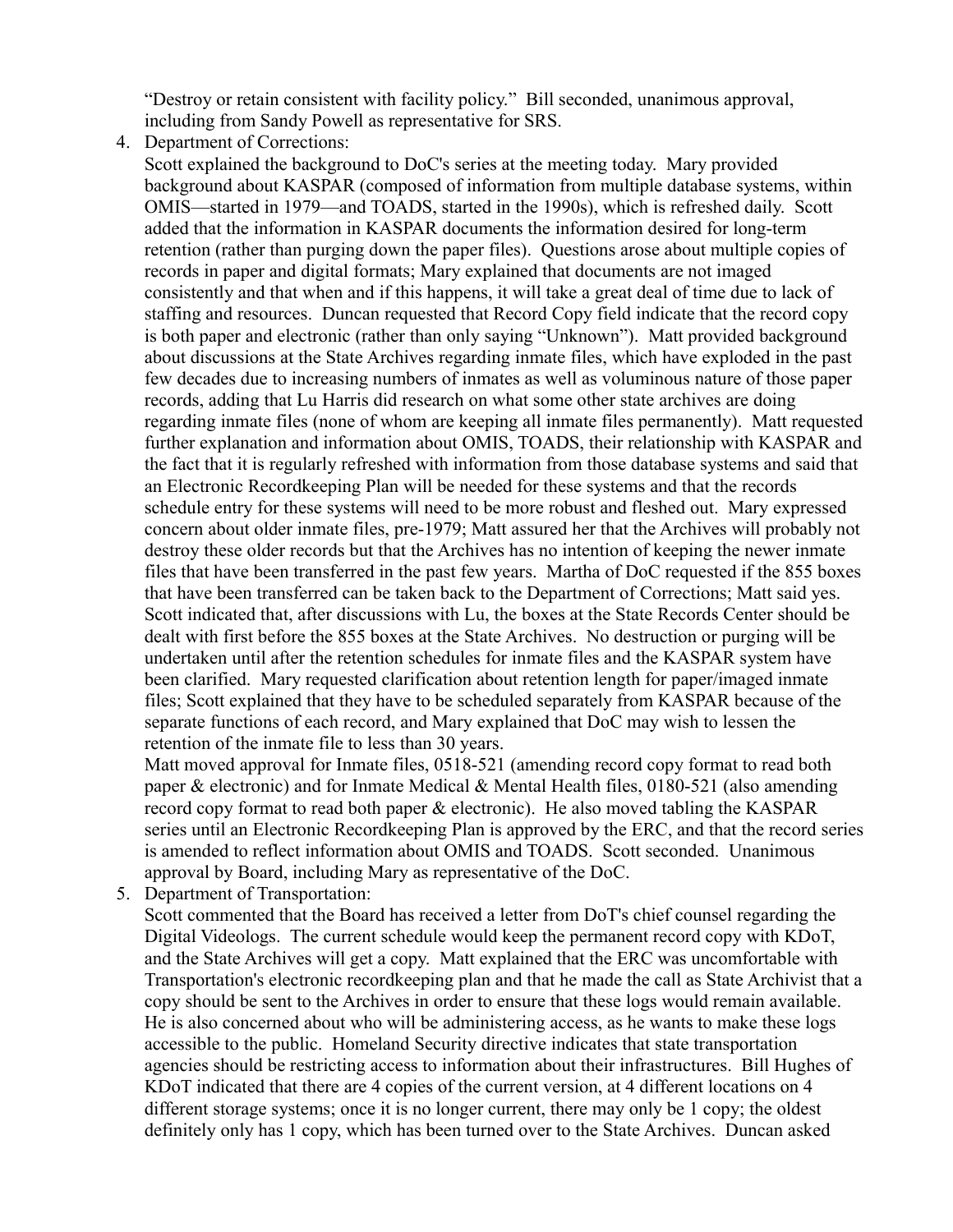about the choice of Transportation permanently keeping the record copy; Matt indicated that this is not entirely unusual. Susan explained that even under KORA guidelines, Transportation does release information that may be restricted; their counsel likes to ask questions about who is accessing the information and why and likes to ensure that the agency cannot be held liable for the information it releases. Matt questioned whether the State Archives can provide information about this series of logs, at the same time providing clear access information (only through KDoT); both Susan and Bill indicated that this would be perfectly acceptable.

Duncan also requested clarification about the restrictions on the Highway Use Permits series; Susan explained that KSA 45-221(a)(45) and (12) also apply in this instance (as well as the Homeland Security directive) due to plans and specifications being transferred with the permits. She also indicated that when Transportation enters into an agreement with one business entity, being able to keep that contract closed will help them when negotiating with other business entitities.

Scott indicated that the "Headquarters Relocation Files" series is an obsolete series and that these records are therefore ready to be transferred to the Archives (needs to be amended in the retention series). Susan indicated that this series probably includes duplication of effort, particularly from Department of Administration's records (such as for the Capitol Plaza Development; the record copy is with DoA and Transportation received courtesy copies). She also indicated they did not feel comfortable restricting information in this series (such as building plans) because they lease the building from Administration, but as Duncan pointed out, because this is a group effort from multiple state agencies, an amendment to the series indicating that portions may be restricted should be added.

Discussion followed regarding the letter the Board received from Transportation's chief counsel. The letter encourages a response; Bill Hughes indicated that they would like a firm recommendation from the Records Board regarding the storage of the video logs in particular. Matt indicated that the Board's response will not make only a single recommendation of the SAN but will provide other recommendations as well, but that CDs, DVDs, and other optical media are not the preferred archival methods of keeping long-term records electronically. Scott made proposal for Comments field change (Permanent; when annual backup is made, transfer convenience copy of retired data (older than 6 years) to the State Archives) on the Digital Videologs series and that KSA 45-221(a)(12)(45) be added to the Restrictions field. Scott motioned approval of series entries with amendments discussed to the Digital Videologs and Headquarters Relocation files. Bill seconded. Unanimous approval by Board, including Susan as representative of the Department of Transportation.

Matt motioned that the State Archivist will draft a letter on behalf of the chair of the State Records Board explaining that the Board approved the retention series for the Digital Videolog series without the approval of the ERC for the Electronic Recordkeeping Plan, with the understanding that the KDoT will continue to work with KHS to identify a satisfactory storage medium for the preservation of the electronic data. Duncan seconded. Unanimous approval by the Board.

6. Other (old/new business):

New series from the Attorney General's office, Tobacco Files, originally discussed at the January 2011 SRB meeting but tabled due to confusion over the retention of this series. Duncan asked whether there was archival value; both Scott and Matt indicated they did not think these records had long-term or enduring value. Duncan then asked what the business need was for these records and how long they needed to be retained. Patrick from the AG's office indicated that all these records are scanned but are received in paper form and that he thought the record copy should be the paper copy. Duncan requested clarification over the term "record copy." Scott discussed it in terms of personnel files; Patrick indicated that the best evidential version is